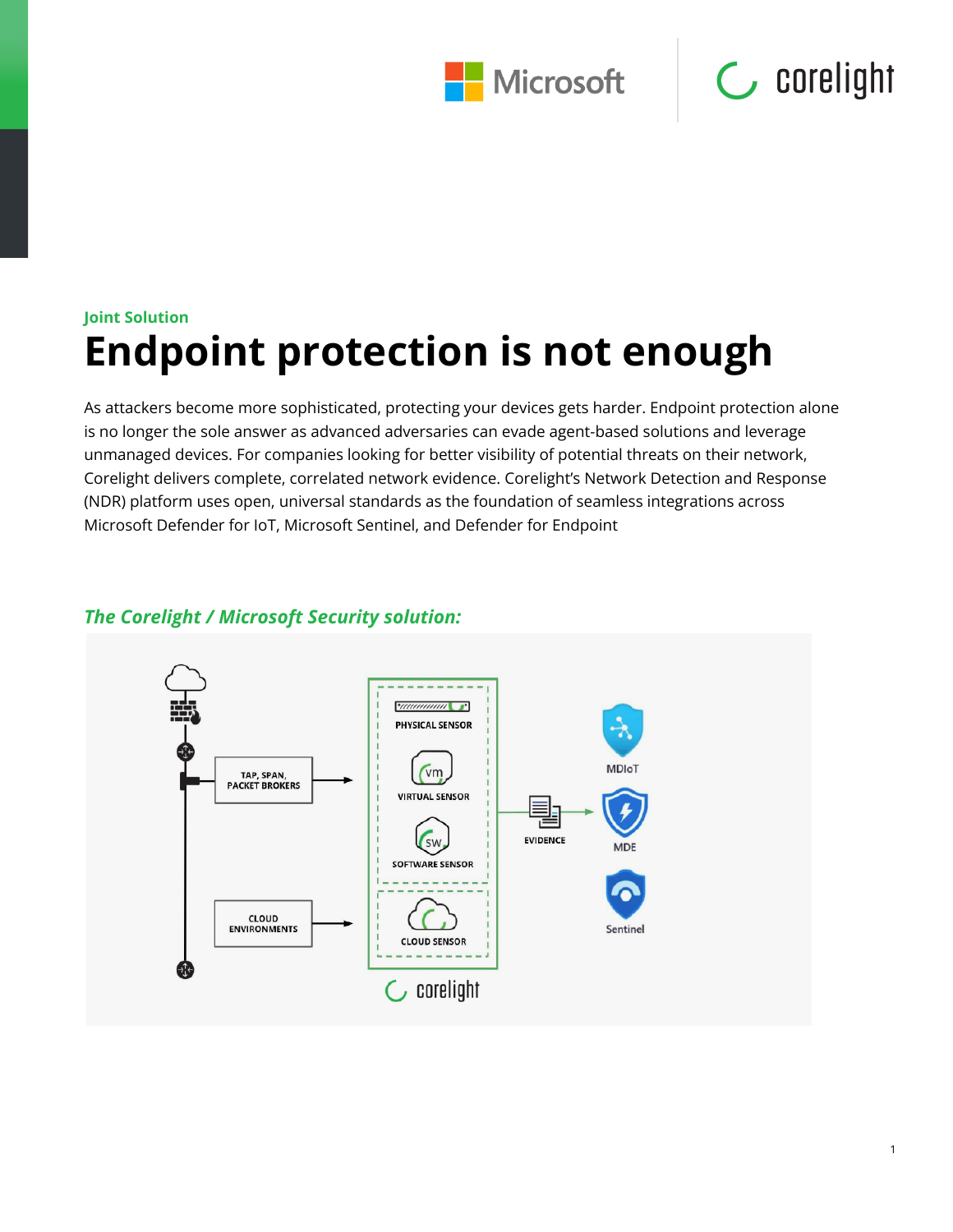## **Defend with the insights you need with Corelight evidence and Microsoft Security products**

#### **Expand visibility**

Gain insight into network traffic to and from any device on your network — even when that traffic is encrypted.

#### **Enhance analytics**

Correlate rich network evidence from Corelight with a multitude of analytics tools, including Microsoft Defender and Microsoft Sentinel. Gain more value from a joint solution with Corelight and Microsoft.

#### **Accelerate investigations**

Reduce your incident response time by providing essential evidence that speeds up analyst workflows.

#### **Hunt and disrupt**

Capture rich, structured network data from 50+ protocols to provide additional context for threat hunting in Microsoft Sentinel.<sup>1</sup>

### A global firm with 40,000 employees was able to resolve incidents up to 20x faster with Corelight Open NDR.<sup>2</sup>

#### **Access the evidence you need to disrupt future attacks**

- Gain comprehensive network visibility with insights across 50+ network protocols.<sup>1</sup>
- Easily investigate security alerts to identify true and false positives.
- Replace legacy log sources with a standardized source of network truth for Microsoft Sentinel.
- Augment device inventory in Microsoft 365 Defender to improve situational awareness.
- Set up the Corelight NDR platform with Microsoft technologies quickly using jointly developed integrations.
- Significantly reduce incident response time.

<sup>1</sup> Corelight Internal Source <sup>2</sup> Corelight Education First Case Study